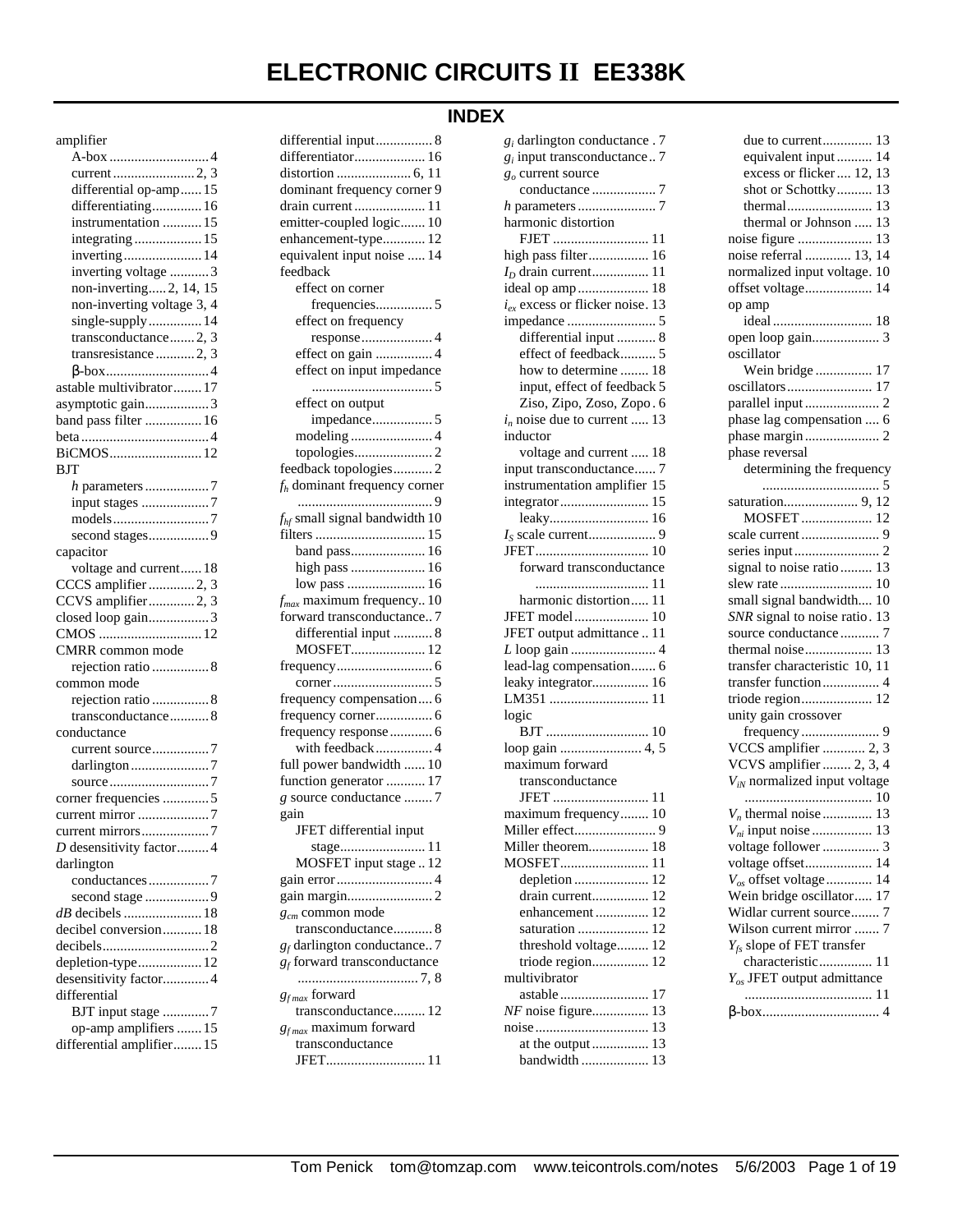| <b>FEEDBACK TOPOLOGIES</b>                               |              |                    |               |                  |          |                  |
|----------------------------------------------------------|--------------|--------------------|---------------|------------------|----------|------------------|
| <b>AMPLIFIER TYPE</b>                                    | <b>INPUT</b> | <b>FED BACK AS</b> | <b>OUTPUT</b> | <b>IMONITORS</b> | $Z_{IN}$ | $L_{\text{OUT}}$ |
| <b>VCVS</b> Voltage controlled voltage source, inverting | parallel     | current            | parallel      | voltage          | 0        |                  |
| VCVS Voltage controlled voltage source, non-invert.      | series       | voltage            | parallel      | voltage          | $\infty$ |                  |
| <b>CCVS</b> Current controlled voltage source            | parallel     | current            | parallel      | voltage          | 0        |                  |
| <b>VCCS</b> Voltage controlled current source            | series       | voltage            | series        | current          | $\infty$ | $\infty$         |
| <b>CCCS</b> Current controlled current source            | parallel     | current            | series        | current          | 0        | $\infty$         |

Parallel input – input signal always goes into the negative input Series input – input signal always goes into the positive input

## **MORE TERMINOLOGY**

- **Gain margin** is the number of decibels the loop gain magnitude is below 0 dB at the frequency of phase reversal. 10 dB is considered safe.
- **Phase margin** is the number of degrees the loop gain phase change is short of phase reversal at the frequency at which the magnitude of the loop gain is unity. 45° or more is considered safe.

## **AMOUNT OF FEEDBACK**

feedback (dB) = 
$$
20 \log_{10} \frac{A}{A_f}
$$
  
=  $20 \log_{10} |A|$  -  $20 \log_{10} |A_f|$ 

 $=$  open loop gain  $[dB]$  – closed loop gain  $[dB]$ 

## **FEEDBACK TOPOLOGIES**

Four of the amplifier types described in more detail on the following page provide us with a complete set of the possible arrangements or **topologies** obtainable in a feedback system.

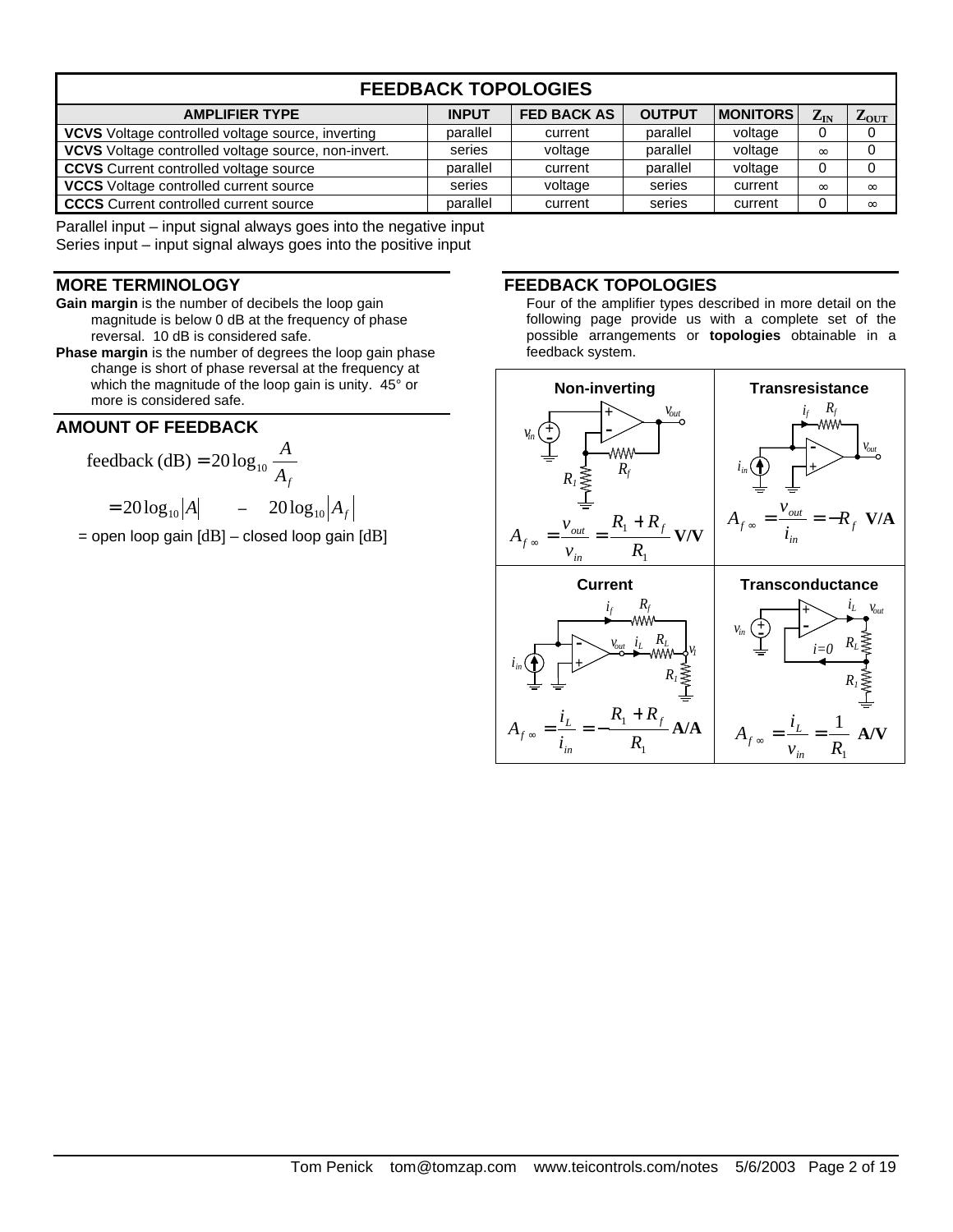# **OP AMP FEEDBACK CIRCUITS**

 $A_{f^{\infty}}$  denotes **asymptotic gain** and means voltage across the inputs and current into the inputs are

zero,  $A \rightarrow \infty$ .

- *Af* denotes **closed loop gain**, called *finite A*, and takes into account the small voltage across the inputs  $V_{out} = A(V_{+} - V_{-})$
- *A* denotes **open loop gain** and is the op amp gain, typically about  $10^5$ .



If *A* is very large then  $V_{out} = V_{ref}$ 

## **VCVS – NON-INVERTING VOLTAGE AMPLIFIER**

provides an output voltage proportional to the input voltage. Series, hi-Z input; parallel, lo-Z out.



We approach asymptotic conditions if 1 1 *R*  $R_1 + R$  $A \gg \frac{R_1 + R_f}{R}$ 

**VCVS - INVERTING VOLTAGE AMPLIFIER** Provides an output voltage that is proportional but of opposite polarity to the input voltage. Parallel, lo-Z input; parallel, lo-Z out.



#### **CCVS - TRANSRESISTANCE AMPLIFIER** Current-

controlled voltage source. The output voltage is proportional to the input current. Parallel, lo-Z input; parallel, lo-Z out.



#### *zin* is typically less than 1 Ω

#### **VCCS - TRANSCONDUCTANCE AMPLIFIER** Voltage-

controlled current source. The output current is proportional to the input voltage. Series, hi-Z input; series, lo-Z out.



We approach asymptotic conditions if  $A >> \frac{R_1}{A}$ 1 *R*  $A \gg \frac{R_1 + R_L}{R}$ 

**CCCS - CURRENT AMPLIFIER** Provides a current output proportional to input current. Parallel, lo-Z input; series hi-Z output.

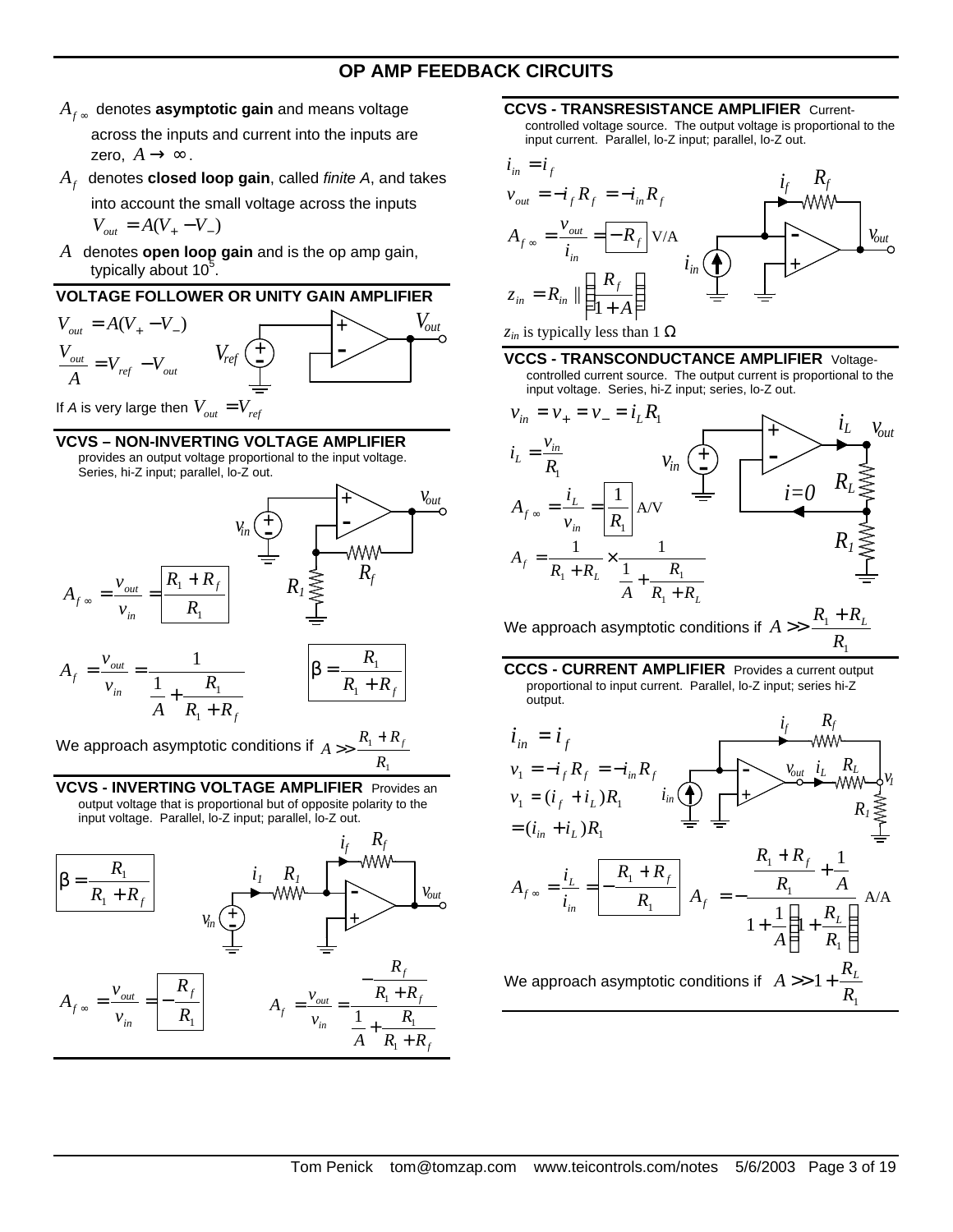# **GAIN ERROR**

$$
E\% \equiv \frac{(A_{f\infty} - A_f)}{A_{f\infty}} \times 100 = \frac{100}{1 - L} \quad [%]
$$

## **A BOX - b BOX MODELING**

The A box models the op amp and the b box models the feedback circuit as an ideal amplifier. The system shown models a non-inverting voltage-controlled voltage source topology (series input, parallel output), which is the most commonly used. This configuration is the basis for much discussion to follow.



## *D* **DESENSITIVITY FACTOR**

feedback has the effect of *desensitizing* the gain of the system to changes in the A box gain (see *FEEDBACK AND GAIN*). Input and output impedance are also affected by a factor of *D* with the application of feedback. The desensitivity factor appears in many formulas as 1+β*A*

 $D = 1 + \beta A$  $= 1 - L$ *A* = open loop gain  $β = b$  box gain  $L =$ loop gain (a negative value)

## **b BETA and** *L* **LOOP GAIN**

When the feedback circuit is thought of as a separate amplifier as shown in the A-box/β-box schematic,  $β$  is the *gain* of the feedback circuit. The value of β is normally less than one, and the small feedback signal is combined with the input signal 180° out of phase, which effectively reduces the gain of the amplifier (among other consequesces). *L* is called the **loop gain** and represents the amplifier gain once through the A-box/β-box loop. The value of *L* is always a negative number.

| $L = -bA$ | $A =$ open loop gain or A box gain |
|-----------|------------------------------------|
|           | $\beta$ = b box gain               |
| $=1-D$    | $L =$ loop gain (a negative value) |
|           | $D =$ desensitivity factor         |
|           |                                    |

# **FEEDBACK AND GAIN**

The formula for closed loop gain of the A box - β box shown previously can be rewritten as follows:

$$
A_f = \frac{v_{out}}{v_{in}} = \frac{1}{\frac{1}{A} + b}
$$

With the value of *A* very large and the value of β somewhat less than one, the term 1/*A* will be much smaller than β. Therefore, with the use of feedback, the value of the gain *A* of the op amp (A box) now has little impact on the overall gain of the circuit.

### **FEEDBACK AND FREQUENCY RESPONSE**

As shown below, feedback has the effect of extending the bandwidth by a factor of 1+β*A*. However, since the gain is reduced by a factor of 1+β*A*, the net result is that the gain bandwidth product remains constant, feedback or not.

$$
A_f(j\omega) = \frac{1}{\frac{1}{A(j\omega)} + \beta}
$$

**Transfer function** for an A box with one high frequency corner:

$$
A(j\omega) = \frac{A_0}{1 + j\frac{f}{f_H}}
$$

passband  $β = b$  box gain  $f$  = frequency [Hz]  $f_H$  = high corner frequency, the frequency at which the gain has dropped 3 dB below the passband gain without feedback [Hz]

 $A_f$  (jω)= closed loop gain

response)  $A =$  open loop or A-box gain  $A_0$  = open loop passband gain  $A_{0f}$  = closed loop gain in the

(sinusoidal steady state

Adding feedback has the following effect:

$$
A_{0f} (j\omega) = \frac{A_0}{1 + \beta A_0}
$$

$$
f_{Hf} = (1 + \beta A_0) f_H
$$

$$
f_{Lf} = \frac{f_L}{1 + \beta A_0}
$$

 $1 + \beta A_0$ 

 $f_{Hf}$  = high corner frequency, with feedback [Hz]  $f_I$  = low corner frequency  $[Hz]$ 

$$
f_{Lf} = \text{low corner frequency},
$$
  
with feedback [Hz]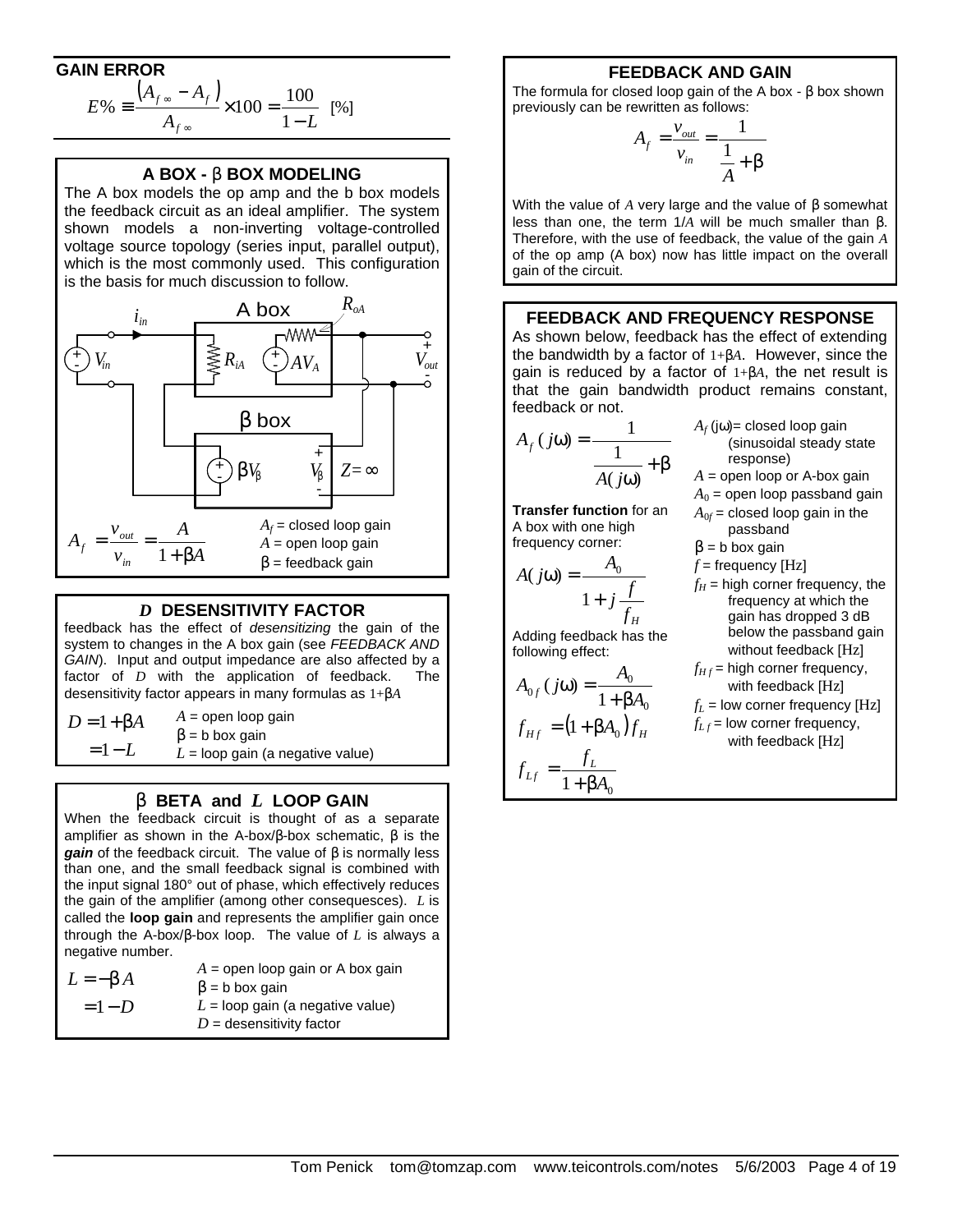# **FEEDBACK WITH MULTIPLE CORNER FREQUENCIES**

**Transfer function** for an A box with n high frequency corners occurring at the same frequency:

$$
A(j\omega) = \frac{A_0}{\left(1 + j\frac{f}{f_H}\right)^n}
$$

with 1 low freq. corner:

$$
A(j\omega) = \frac{A_0}{\left(1 - j\frac{f_L}{f}\right)}
$$

Finding the **frequency of phase reversal**  $f_0$  for the first function above:

$$
-180^\circ = -n \tan^{-1} \left( \frac{f_0}{f_H} \right)
$$

I J  $\bigg)$  $\left( \frac{1}{2} \right)$  $f_0$  = frequency of phase reversal [Hz]  $f_H$  = high corner frequency, the frequency at which the gain has dropped 3 dB below the passband gain [Hz]  $f_L$  = low corner frequency  $[Hz]$  $n =$  number of high frequency corners at a single frequency  $f_0$ [Hz]

 $A_f$  (j $\omega$ )= closed loop gain (sinusoidal steady state response)  $A =$  open loop gain  $A_0$  = open loop gain in the passband  $A_{0f}$  = closed loop gain in the passband  $β = β$ -box gain  $f$  = frequency [Hz]

**Transfer function** for an A box with 3 high frequency corners occurring at different frequencies:

$$
A(j\omega) = \frac{A_0}{\left(1 + j\frac{f}{f_{H1}}\right)\left(1 + j\frac{f}{f_{H2}}\right)\left(1 + j\frac{f}{f_{H3}}\right)}
$$

# **IMPEDANCE**

#### **FEEDBACK AND INPUT IMPEDANCE**

This applies to the A box -  $\beta$  box voltage amplifier circuit shown previously. Note that the addition of feedback in the circuit results in an increase in input impedance by a factor of (1+β*A*).

$$
Z_{inf} = \frac{V_{in}}{I_{in}}
$$
\n
$$
Z_{inf} = \frac{V_{in}}{I_{in}}
$$
\n
$$
Z_{in A} = \text{input impedance without}
$$
\n
$$
= Z_{in A} (1 + \mathbf{b} A)
$$
\n
$$
= \beta - \beta - \beta
$$
\n
$$
= \beta - \beta - \beta
$$
\n
$$
= \beta - \beta
$$

# **FEEDBACK AND OUTPUT IMPEDANCE** This applies to the A box -  $\beta$  box voltage amplifier circuit shown previously. Note that the addition of

feedback in the circuit results in a reduction of output impedance by a factor of (1+β*A*). / / 1 *out o c out f out*  $s/c$ *out A Z V Z I b A*  $=\frac{V_{out\,o/c}}{I}$   $Z_{I}$  [Ω] = +  $Z_{outf}$  = output impedance with feedback  $Z_{outA}$  = output impedance without feedback  $[Ω]$  $V_{out o/c}$  = open circuit output voltage [V] *Iout s/c* = short-circuit output current [A]  $A =$  open loop gain

 $β = β$ -box gain

# *L* **FINDING LOOP GAIN**

1) Model the op amp like this:



- 2) If the circuit is parallel input (signal enters negative op amp input) convert the input source to a Norton equivalent. If this circuit is series input, use a Thèvenin equivalent source.
- 3) Redraw the circuit using 1) and 2).
- 4) Separate the circuit by breaking the feedback loop, usually on the output side of the feedback resistor.
- 5) Find the Thèvenin equivalent of the output half of the circuit from the perspective of the point at which the circuit was broken in 4). Replace  $(v_+ - v_*)$  with  $v_t$ .
- 6) Turn off the input source and simplify the input half of the circuit, preserving the nodes  $v_+$  and  $v_+$ , corresponding to the op amp inputs, and label the voltage between them *vd*.
- 7) Redraw the circuit using 5) and 6), reconnecting the two halves.
- 8) Using voltage division, find an equivalent expression for *vd*. Solve this expression for *vd*/*v<sup>t</sup>* . This is the loop gain *L* and should be negative.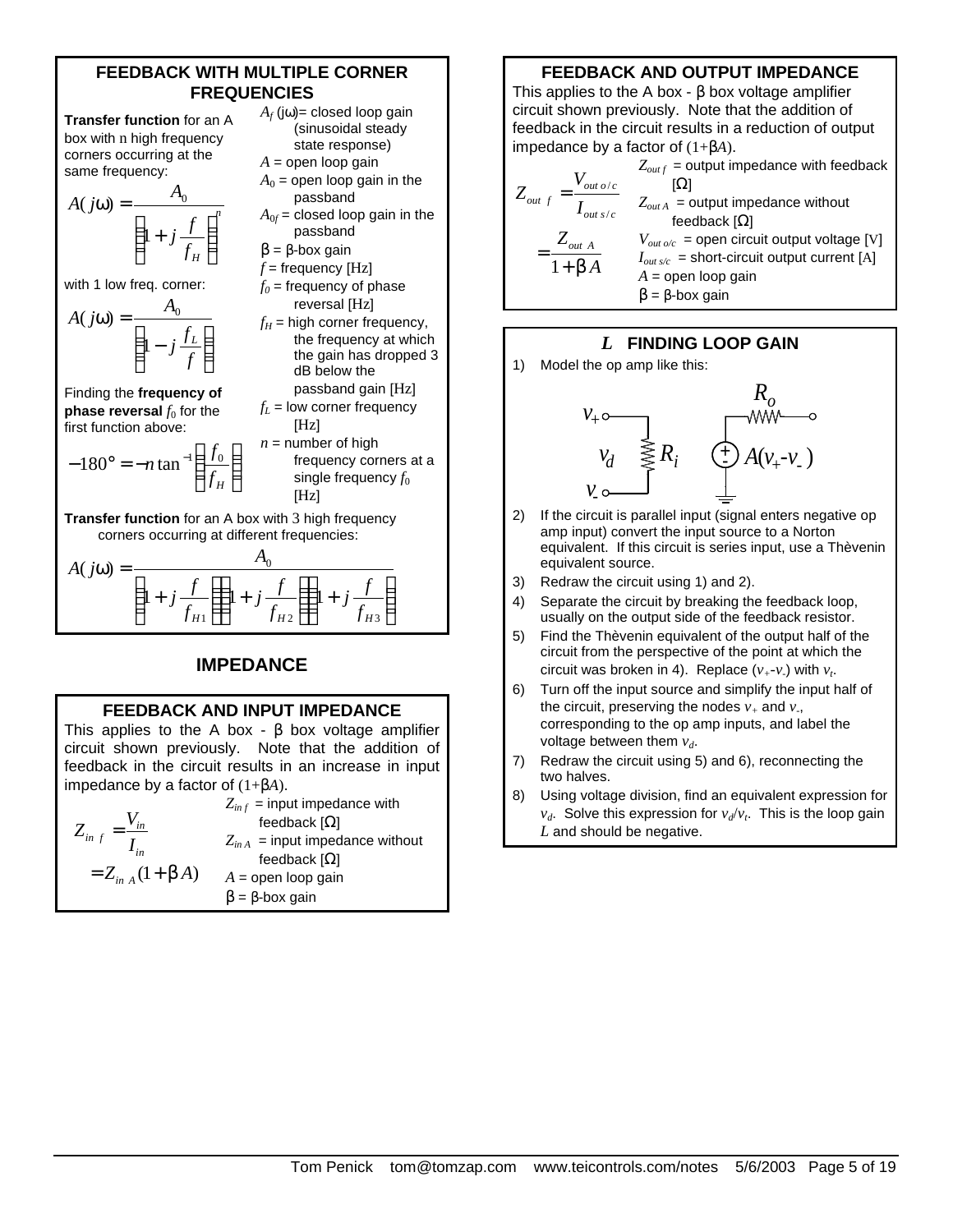# **IMPEDANCE** with  $Z_{ISO}$ ,  $Z_{IPO}$ ,  $Z_{OSO}$ , and  $Z_{OPO}$

*Ziso* for series input amplifiers (the input signal is going into the **positive** input), the impedance with the input source removed as seen looking into  $R_{gen}$ , and takes both  $R_{gen}$  and  $R_o$  into account.

$$
Z_{in} = (1 - L)Z_{iso} - R_{gen}
$$

*Zipo* for parallel input amplifiers (the input signal is going into the **negative** input), the impedance with the sources off and takes both  $R_{gen}$  and  $R_o$  into account.

$$
Z_{in} = \frac{1}{\frac{1-L}{Z_{ipo}} - \frac{1}{R_{gen}}}
$$

*Zoso* for series output amplifiers (amplifier is acting as a **current source**,  $R_L$  does not connect to ground), the impedance with sources off as seen looking out of the op amp through  $R_o$ , and  $R_L$  and also taking  $R_{gen}$ into account.

$$
Z_{out} = (1 - L)Z_{oso} - R_L
$$

 $Z_{\text{ono}}$  for parallel output amplifiers ( $R_L$  connects to ground), the impedance with sources off as seen looking through into the output terminals with  $R_L$  in place and taking  $R_0$  and  $R_{gen}$  into account.

$$
Z_{out} = \frac{1}{\frac{1 - L}{Z_{opo}} - \frac{1}{R_L}}
$$

The use of *Ziso*, *Zipo*, *Zoso*, and *Zopo* permit impedance calculations for amplifiers whose gain is affected by the input and output loads. Note that the word "sources" used here refers to the input source and to voltage source *A* inside the op amp. Refer to previous section for finding loop gain *L*.

# **FREQUENCY**

## **OP AMP FREQUENCY RESPONSE**

There are no coupling capacitors or bypass capacitors in an op amp, so there are no low frequency corners. That is, the passband gain extends all the way to DC.

There are several high frequency corners, but one of them (due to Cc) is very much lower than the other corners

*fu* is the unity gain crossover frequency, see page 9.



# **FREQUENCY COMPENSATION to achieve AMPLIFIER STABILITY**

- An amplifier is unstable if 180º phase reversal occurs at a frequency where the gain is 1 V/V or greater. Viewed on a Nyquist plot, this situation occurs when the plot encircles the point (-1, 0). Oscillation will occur. There are several ways to stabilize the amplifier:
- 1. **Gain reduction** Reduce the overall gain to obtain a gain margin of 10 dB at the frequency of phase reversal.
- 2. **Phase Lag compensation** Keep all the gain magnitude and sacrifice bandwidth. This is done by adding an additional high frequency corner—at a very low frequency. This method is used when none of the existing corners can be lowered, as in an op amp where circuitry is internal.

Original Loop Gain Transfer Function:

$$
-L(j\omega) = \frac{K}{\left(1 + j\frac{f}{10^6}\right)^3}
$$

Phase-Lag compensated Loop Gain Transfer Function:

$$
-L(j\omega) = \frac{K}{\left(1+j\frac{f}{10}\right)\left(1+j\frac{f}{10^6}\right)^3}
$$
  
 
$$
\frac{A \text{dded frequency}}{\text{corner}}
$$

3. **Lead-lag** method – Reduce the frequency of the lowest frequency corner. This raises the bandwidth by an amount equal to the difference between the two lowest corners (previous to compensation). This can be the most effective method, but is useless if the two corner frequencies are identical.



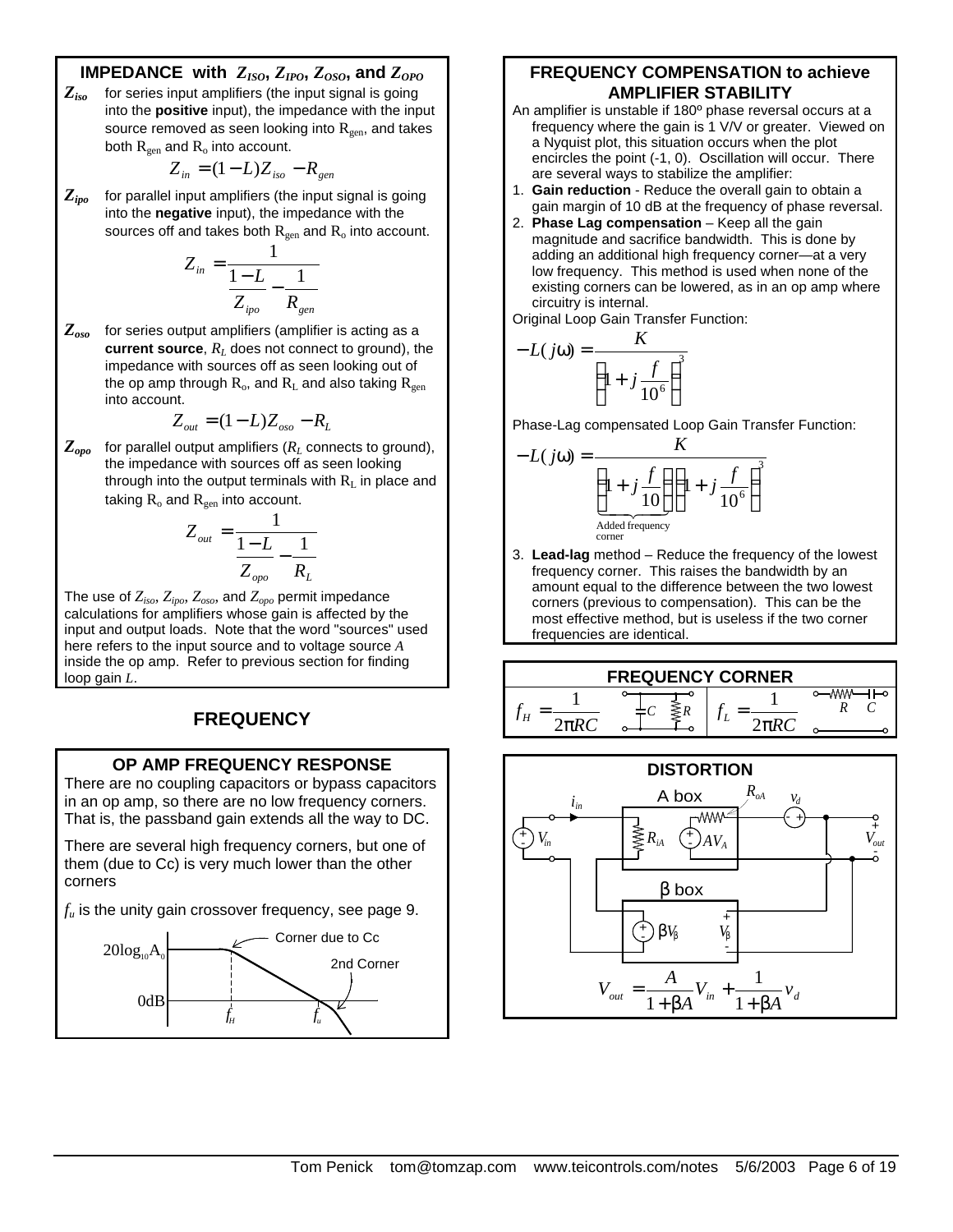

The forward transconductance varies with the offset voltage and is at a maximum  $(g<sub>f max</sub>)$  when the offset voltage is zero.

$$
g_f \equiv \frac{\partial I_c}{\partial V_{BE}}
$$

$$
g_f = g_m = \frac{I_c}{V_T}
$$

 $g =$ 

 $g_f$  = forward transconductance  $[A/V]$  $I_C$  = collector current [A or mA]  $V_i$  = differential input voltage [V]  $V_{BE}$  = base to emitter voltage [V]  $V_T$  = thermal voltage, typically 26 mV

# *gi*  **INPUT TRANSCONDUCTANCE**

The conductance looking into the input.

$$
g_i = \frac{\partial I_B}{\partial V_{BE}}
$$
\n
$$
g_i = \text{input transconductance [A/V]}
$$
\n
$$
h_{ie} = \text{ratio of thermal voltage to base}
$$
\n
$$
\text{current } [\Omega]
$$
\n
$$
I_B = \text{base current [A]}
$$
\n
$$
V_i = \text{differential input voltage [V]}
$$
\n
$$
V_{BE} = \text{base to emitter voltage [V]}
$$
\n
$$
V_T = \text{thermal voltage, typically 26 mV}
$$

# *g* **SOURCE CONDUCTANCE**

The conductance looking into the collector. *A V C I*  $g$  = source conductance  $[A/V]$  $I_C$  = collector current [A]  $V_A$  = Early voltage [V]

# *go* **CURRENT SOURCE CONDUCTANCE**

The parallel conductance used to model the imperfection of a constant current source.



# **CURRENT MIRRORS**





# **BJT INPUT STAGES**

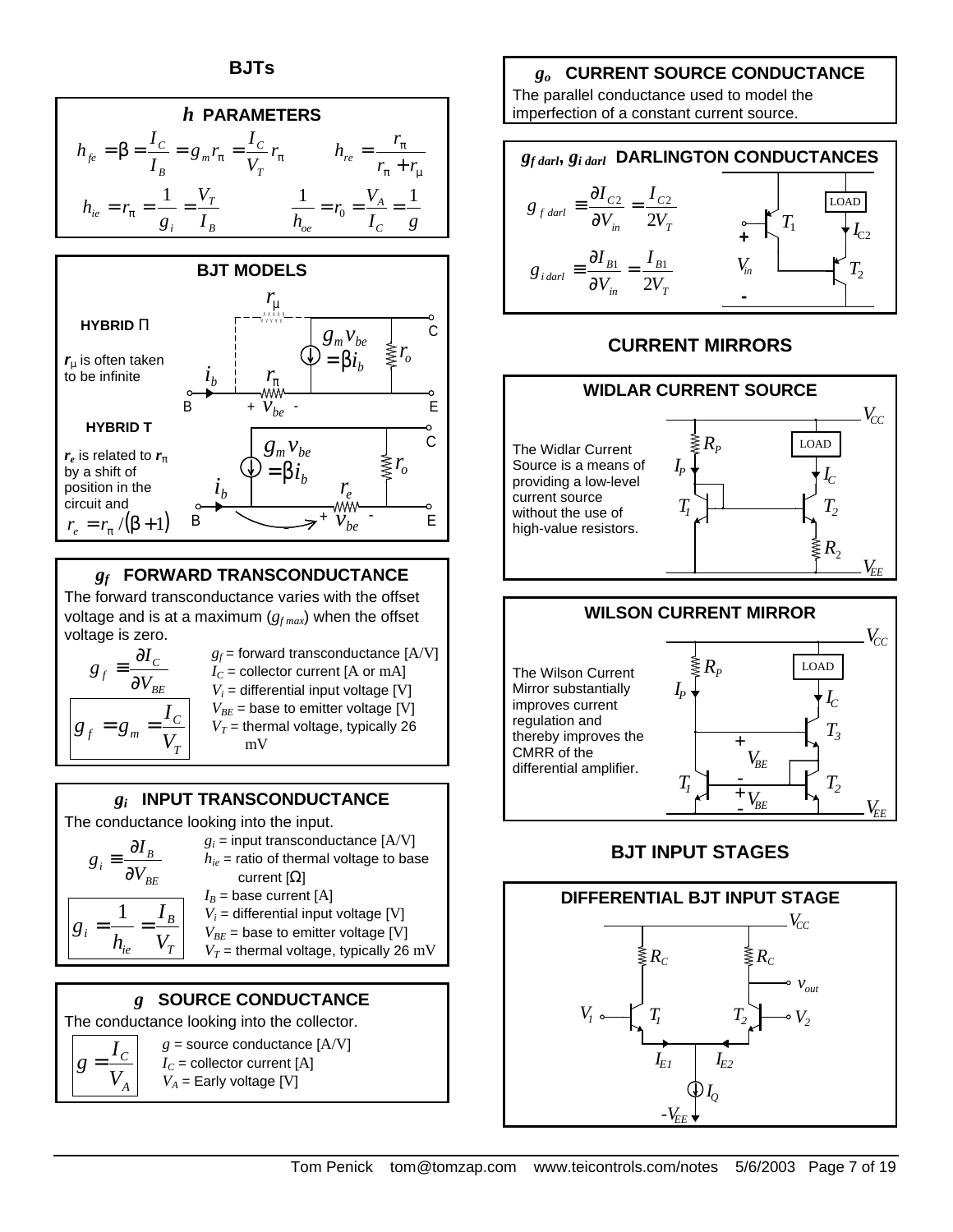# **#1 IMPROVED BJT INPUT STAGE**

Collector resistors are replaced with a current mirror in this differential BJT input stage.



# **#2 IMPROVED BJT INPUT STAGE**

Differential BJT input stage with **active loads**, shown with darlington second stage. The addition of  $T_5$  in the current mirror reduces the base current to  $T<sub>6</sub>$  by approximately a factor of β. DC currents are shown, and are approximate.



#### **DIFFERENTIAL INPUT GAIN** *T B st darlington A C A C T C i darl f V I V I V I V I*  $g_2 + g_4 + g$ *g A* 2 2  $2g_{f_{\text{max}}}$  2 2  $\frac{I_{C4}}{I_{C4}}$   $\frac{I_{B1}}{I_{C4}}$ 2 2 54 max 1  $+\frac{1}{1}$  + × =  $+ g_4 +$ =

#### *Zin dif<sup>f</sup>*  **DIFFERENTIAL INPUT IMPEDANCE**  $(\beta + 1)$ *Q T*  $\frac{d}{dt}$  *indiff*  $\frac{d}{dt}$   $\frac{d}{dt}$   $\frac{d}{dt}$   $\frac{d}{dt}$ *V*  $Z_{indiff} = 2h$  $4(\beta + 1)$ 2  $\beta +$  $= 2h_{ie} =$

# *gf , gf max* **FORWARD TRANSCONDUCTANCE of a DIFFERENTIAL INPUT AMPLIFIER**

The **differential input amplifier** can be thought of as a transconductance amplifier (VCCS).

|                                             | $g_f$ = forward transconductance [A/V or<br>mA/V                             |
|---------------------------------------------|------------------------------------------------------------------------------|
|                                             | $I_C$ = collector current [A or mA]                                          |
|                                             | $V_i$ = differential input voltage [V]                                       |
| $g_f = \frac{I_{C1}I_{C2}}{\alpha I_o V_T}$ | $V_T$ = thermal voltage, typically 26 mV                                     |
|                                             | $\alpha = \beta/(\beta+1)$ ratio of collector current to<br>emitter current. |
| $\alpha I_{\varrho}$                        | $IO$ = differential current source [A or                                     |
|                                             | mAl                                                                          |

# *gcm* **COMMON MODE TRANSCONDUCTANCE of a DIFFERENTIAL INPUT AMPLIFIER**

The **differential input amplifier** can be thought of as a transconductance amplifier (VCCS).



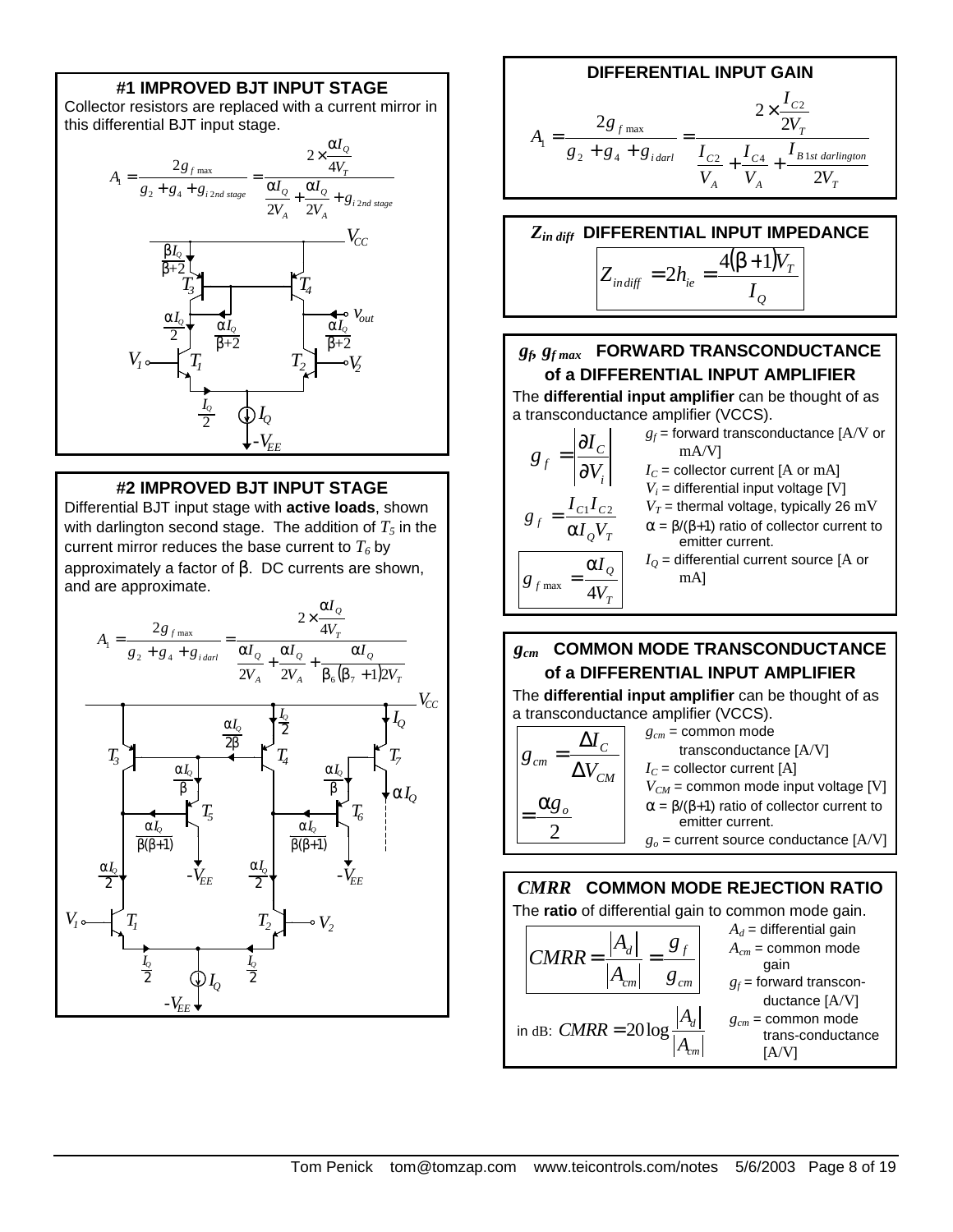# **BJT 2ND STAGES**



# **2 nd STAGE GAIN (DARLINGTON PAIR)**

Referring to the circuit diagram above, the second stage consists of  $T_6$  and  $T_7$  in a darlington configuration which is associated with the *gf darl* term. The output also uses darlington pairs for the positiveand negative-going signals. This is the reason for squaring the  $(\beta+1)$  term.

$$
A_2 = -g_{f \text{ dari}} R_{CE \text{ load}} = -g_{f \text{ 6,7}} \left\{ \left[ (\beta + 1)^2 R_L \right] \middle| \frac{1}{g_7} \right\}
$$

$$
A_2 = -\frac{\overline{\alpha I_Q}}{2V_T} \left\{ \left[ (\beta + 1)^2 R_L \right] \middle| \frac{\overline{V_A}}{\overline{\alpha I_Q}} \right\}
$$
  
Resistive load placed on 2nd  
stage by output stage.  
See Darlington Conductances on page 7.

$$
2nd STAGE GAIN (SINGLE TRANSISTOR)
$$
  
as in the LM 351 on p 11.  

$$
A_2 = -g_{fs}R_{CE\ load} = -\frac{I_{CS}}{|V_P|}\left\{ [(\beta_7 + 1)R_L] \middle| \frac{1}{g_s} \right\}
$$

$$
= -\frac{\beta_5 I_Q}{(\beta_5 + 2)|V_P|} \left\{ [(\beta_7 + 1)R_L] \middle| \frac{V_{ABIT}}{\beta I_Q / (\beta + 2)} \right\}
$$

# *Cmi* **MILLER EFFECT CAPACITANCE**

*fH* **DOMINANT FREQUENCY CORNER** The **Miller Effect capacitance** in stage two of the threestage op amp is responsible for the dominant (lowest) high frequency corner of the op amp. Other corners are present but are too high to be of concern. *Cmi* = Miller capacitance [F]



# *fu* **UNITY GAIN CROSSOVER FREQUENCY or GAIN BANDWIDTH PRODUCT**

The **unity gain crossover frequency** is the (high) frequency at which the gain has fallen to one.  $g_{f max}$  = maximum forward

$$
f_u = \frac{g_{f \max}}{\pi C c} = A_0 f_H
$$

for small signals (don't use): *Q*

 $u = 4\pi V<sub>T</sub> Cc$ <sup>-</sup>  $4\pi V$ 

 $4\pi V_{T}$ Cc 4 Gain can be expressed as a function of *fu*. Yes, it is 90º out of phase due to  $f_H$  being

 $V<sub>r</sub>$  $Cc$ *I*

 $V_{\textit{out}} = f_u$ 

π =

at around 5 Hz.

*V*

*in*  $\frac{out}{\sqrt{2}} =$ 

*f*

 $T^{\text{UL}}$  *THE* 

*f f j*

π

*SR*  $=\frac{SR\alpha}{\sqrt{2}}$ capacitance [F]  $A_0$  = open loop passband

 $[A/V]$  $C_C$  = Miller effect

gain

transconductance

- $f_H$  = the dominant (lowest) high corner frequency (in this case it is associated with capacitance *CC*) [Hz]
- $V_T$  = thermal voltage, typically 26 mV
- $SR =$  slew rate  $[V/s]$

# *IS* **SCALE CURRENT**

The scale current or **saturation current** is proportional to the junction area and affects the value of  $V_{BE}$ . Scale current is strongly affected by temperature, as a rule of thumb doubling for every 5°C rise in temperature. **BJT saturation** occurs when the transistor is unable to provide a collector current of β*IB*, either because the base current is too high or the voltage supply is too low (my definition). The collector to emitter voltage in saturation is typically about 0.2V.

| $I_E \simeq I_S e^{V_{BE}/V_T}$                       | $I_E$ = emitter current [A or mA]                            |
|-------------------------------------------------------|--------------------------------------------------------------|
| $I_S$ = scale current or saturation current [A or mA] |                                                              |
| $I_E = I_S (e^{V_{BE}/V_T} - 1)$                      | $V_{BE}$ = base to emitter voltage [V]                       |
| $\ln \frac{I_E}{I_S} = \frac{V_{BE}}{V_T}$            | $V_T$ = thermal voltage, typically 26 mV at room temperature |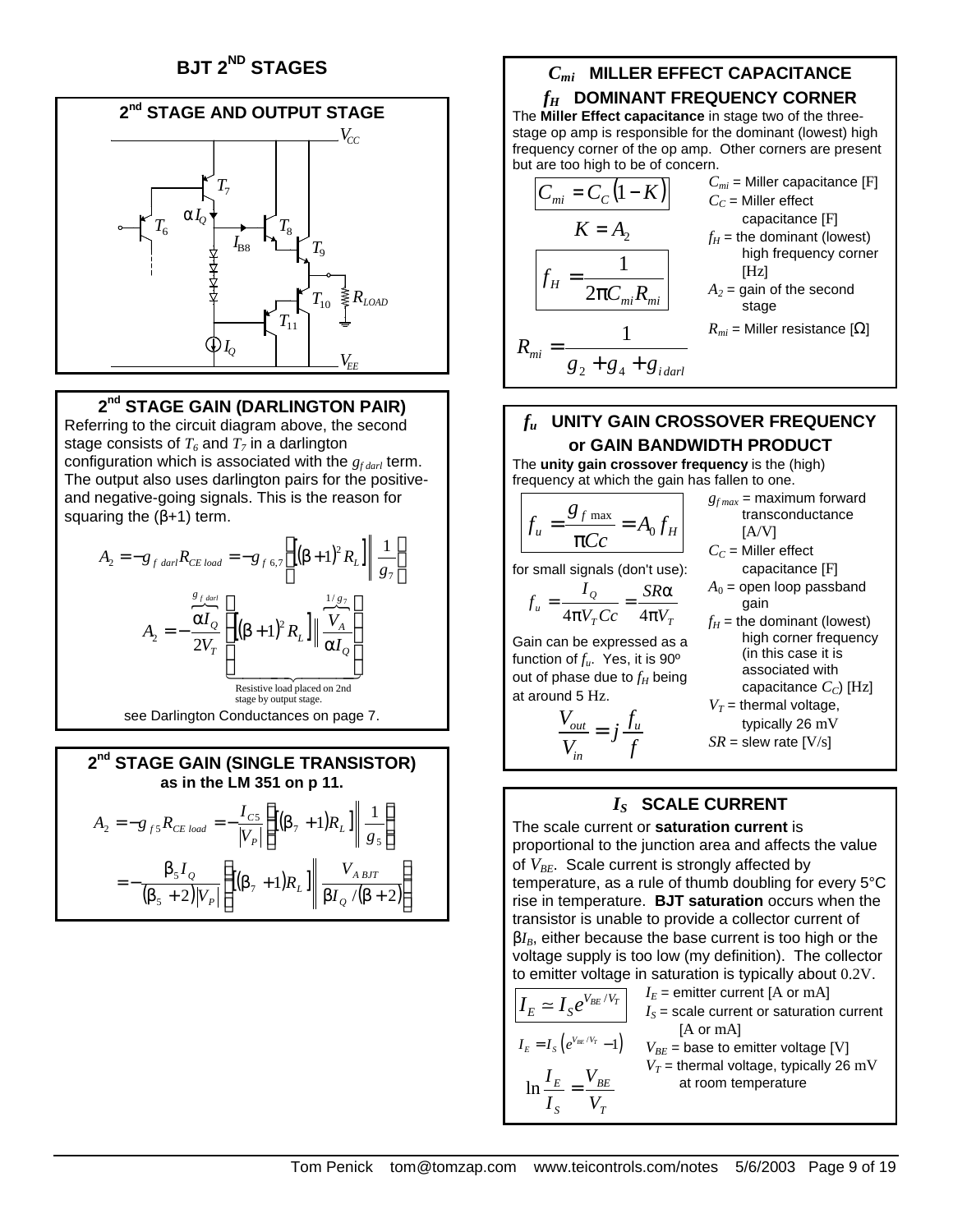# *SR* **SLEW RATE**

The **slew rate** is the **maximum rate of change** of the output voltage, or how fast the output voltage changes in response to a large step at the input.

$$
SR = \frac{I_Q}{C_C}
$$

 $SR =$  output voltage rate of change  $[V/s]$  $I<sub>O</sub>$  = bias current [A]

 $C_C$  = Miller effect capacitance [F]

# *FPBW* **FULL POWER BANDWIDTH**

The **full power bandwidth** is the highest frequency at which a rail to rail output is available without distortion.

$$
FPBW = \frac{SR}{2pV_{RAIL}}
$$

*SR* = slew rate; output voltage rate of change [V/s]  $V_{RAIL}$  = the maximum voltage to which the output may be driven, usually about 2 volts less than the supply

voltage [*V*]

*fmax* **MAXIMUM FREQUENCY**

The **maximum frequency** without **slew rate distortion** for a sinewave output signal of *Vp* volts. Slew rate distortion occurs when the rate of change of the output voltage attempts to exceed the slew rate (the maximum rate of the change of the output voltage). The maximum rate of change of a sine wave occurs when the voltage crosses zero. So for a sine wave of frequency *f* and peak amplitude  $V_p, (V_p \sin 2πft)$ , the rate of change at any time in the cycle

is given by  $\frac{dV_0}{dt} = 2\pi fV_p \cos 2\pi f t$  $\frac{dV_0}{dt}$  = 2π*fV<sub>p</sub>* cos 2π*ft* · The slope of this signal will

have its maximum amplitude when the cosine term becomes ±1.

 $\mathcal{V}_p$  $f_{\text{max}} = \frac{SR}{2\pi r}$ π = 2  $J_{\text{max}}$  $f_{max}$  = maximum frequency without slew rate distortion [Hz] *SR* = output voltage rate of change  $[V/s]$  $V_p$  = peak output voltage [V]

# *fHf* **SMALL SIGNAL BANDWIDTH**

Since the **gain bandwidth product** remains constant, the application of feedback reduces the gain and increases the bandwidth by the same factor of  $(1+\beta A_0)$ .

|                                       | $f_{Hf}$ = small signal bandwidth, or  |
|---------------------------------------|----------------------------------------|
| $ f_{Hf} = (1 + \beta A_0) f_H $      | high frequency corner                  |
|                                       | with feedback [Hz]                     |
| where $\beta = \frac{R_1}{R_1 + R_f}$ | $\beta$ = b box gain                   |
|                                       | $A_0$ = open loop gain in the          |
| (Add $R_g$ to $R_1$ if present.)      | passband                               |
|                                       | $f_H = f_u/A_0$ high freq. corner [Hz] |

# *ViN* **NORMALIZED INPUT VOLTAGE**

The input voltage is normalized to unity to use in plotting normalized emitter/drain currents versus normalized input voltages in a **differential amplifier**.

$$
V_{iN} = \frac{V_i}{V_P} \sqrt{\frac{I_{DSS}}{I_Q}}
$$

 $V_i$  = differential input voltage [V]  $V_P$  = peak output voltage [V]  $I_{DSS}$  = drain to source scale current or saturation current? [A]  $I<sub>O</sub>$  = bias current [A]

## **EMITTER COUPLED LOGIC**

With  $v_R$  taken to be a reference, the circuit below functions as an inverter with input  $v_I$  and output  $v_{01}$ . The advantage to this circuit is that the collector currents (one or the other) become saturated without much charge on the base, permitting fast operation

$$
i_{C1} = I_S e^{(v_I - v_E)/V_T} \left[ i_{C2} = I_S e^{(v_R - v_E)/V_T} \right]
$$
 where  $v_r = \frac{kT}{q}$ 





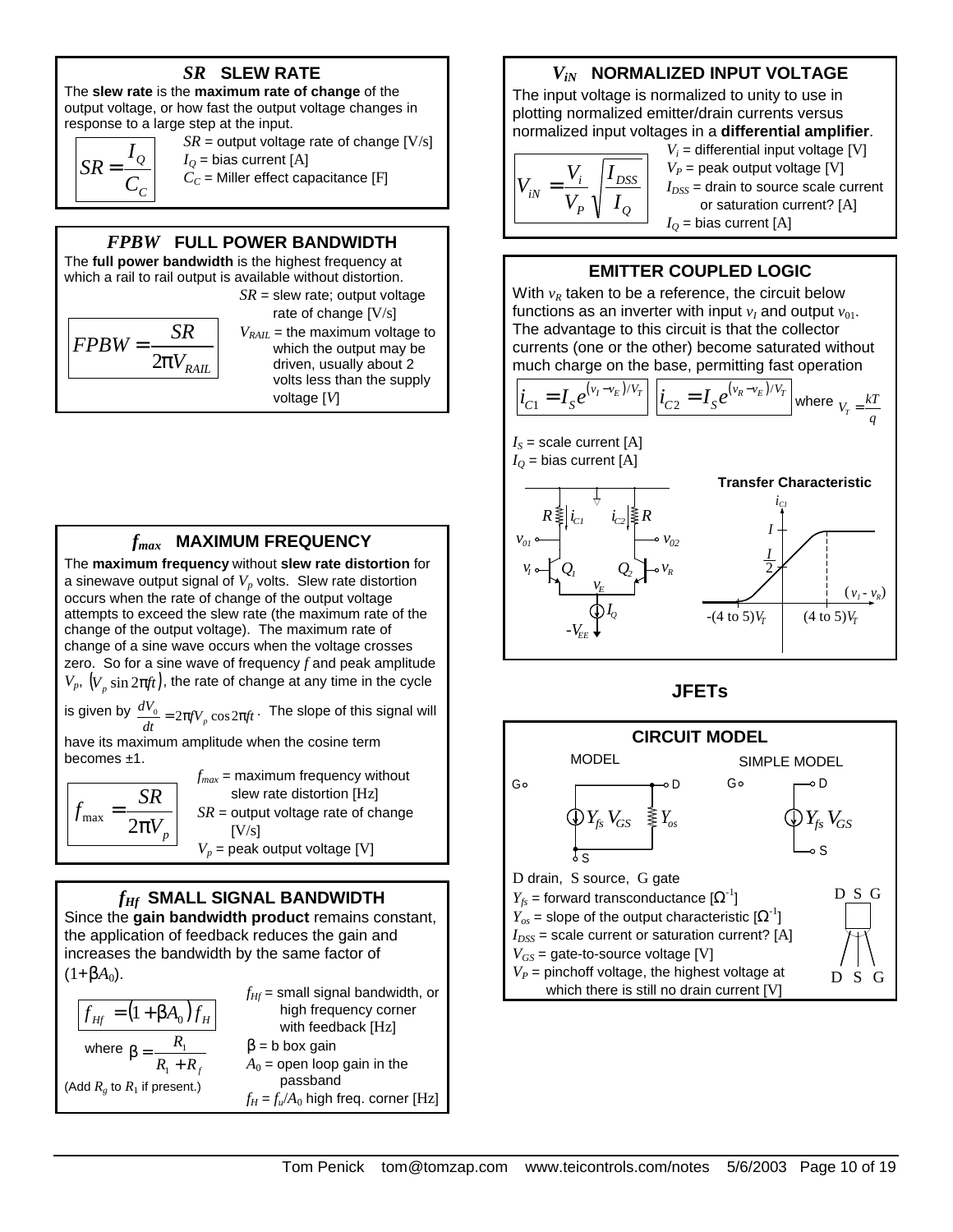



**EXAMPLE**  
\n
$$
I_{DSS} = \text{drain to source sec}
$$
\ncurrent or saturation  
\ncurrent? [A]  
\n
$$
B_{f \text{ max}} = \frac{\sqrt{I_{DSS} I_Q / 2}}{|V_P|}
$$
\n
$$
I_Q = \text{differential amplifier}
$$
\n
$$
V_P = \text{pinchoff voltage [V]}
$$

#### *Yos* **JFET OUTPUT ADMITTANCE** *DS*  $\dot{\theta}_{os}$  =  $\frac{\partial I_D}{\partial V_D}$  $Y_{\alpha s} \equiv \frac{\partial I}{\partial x^3}$ ∂  $\equiv \frac{\partial I_D}{\partial V}$   $Y_{os} = \frac{1}{V} = \frac{I_D}{V}$ *o A*  $Y_{\alpha s} = \frac{1}{\alpha} = \frac{I}{I}$  $r_{o}$  V  $= - =$

 $=$  drain to source scale current or saturation current? [A] *IQ* = differential amplifier supply current [A]

 $Y_{os}$  = slope of the output characteristic  $[\boldsymbol{\Omega}^{-1}]$  $I_D$  = drain current [A]  $V_{DS}$  = drain to source voltage [V]  $V_A$  = Early voltage, typically 100V [V]



**DIFFERENTIAL INPUT GAIN (with FETS)**  

$$
A_d = \frac{2g_{fmax}}{g_2 + g_4} = \frac{\frac{2\sqrt{I_{DSS}I_Q/2}}{V_P}}{4V_T} + \left(\frac{I_Q/2}{V_{A\text{ JFET}}} + 0\right)
$$



*Vout* has the form

$$
V_{out} = A_0 + A_1 \sin(\omega t + \phi_1) + A_2 \sin(2\omega t + \phi_2) + \cdots
$$

The percent second harmonic distortion would be

$$
D_{2H} = \frac{A_2}{A_1} \times 100
$$

For the JFET, since the drain current is proportional to the output voltage, substitute

$$
V_{GS} = V_{GSQ} + V_{in} \sin \omega t \text{ into } I_D = I_{DSS} \left[ 1 - \frac{V_{GS}}{V_p} \right]^2
$$

We are only interested in the terms formed by the values within the parenthesis. Use the trig identity

$$
\sin^2 \omega t = \frac{1}{2} - \frac{1}{2} \cos 2\omega
$$

(It doesn't matter, for distortion purposes, whether it's sine or cosine.)

# **MOSFETs**

# **MOSFET INPUT STAGE CHARACTERISTICS**

- very low input current (a few pA)
- very high  $Z_{in}$  (up to 10<sup>15</sup> $\Omega$ )
- reasonable  $f_u$  and slew rate
- high offset voltages (tens of mV)
- high noise
- vulnerable to static electricity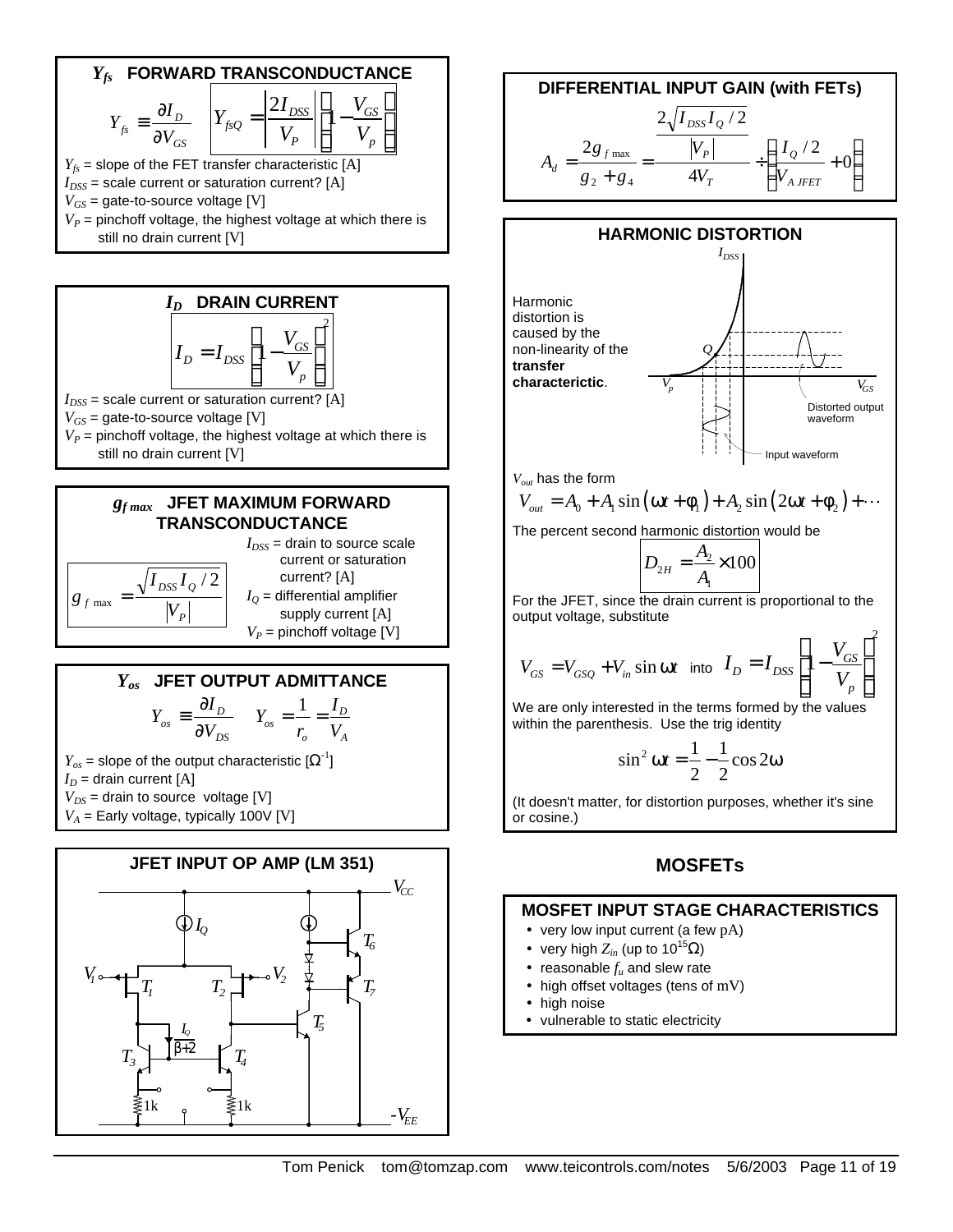

saturation when the gate voltage is less than the sum of the drain-to-source voltage and the threshold voltage.

**Saturation:**  $v_{GS}$  <  $v_{DS}$  +  $V_t$ **Triode region:**  $v_{GS} \ge v_{DS} + V_t$    $\bigg)$ 

*T B*

*V*

 $\left( \right)$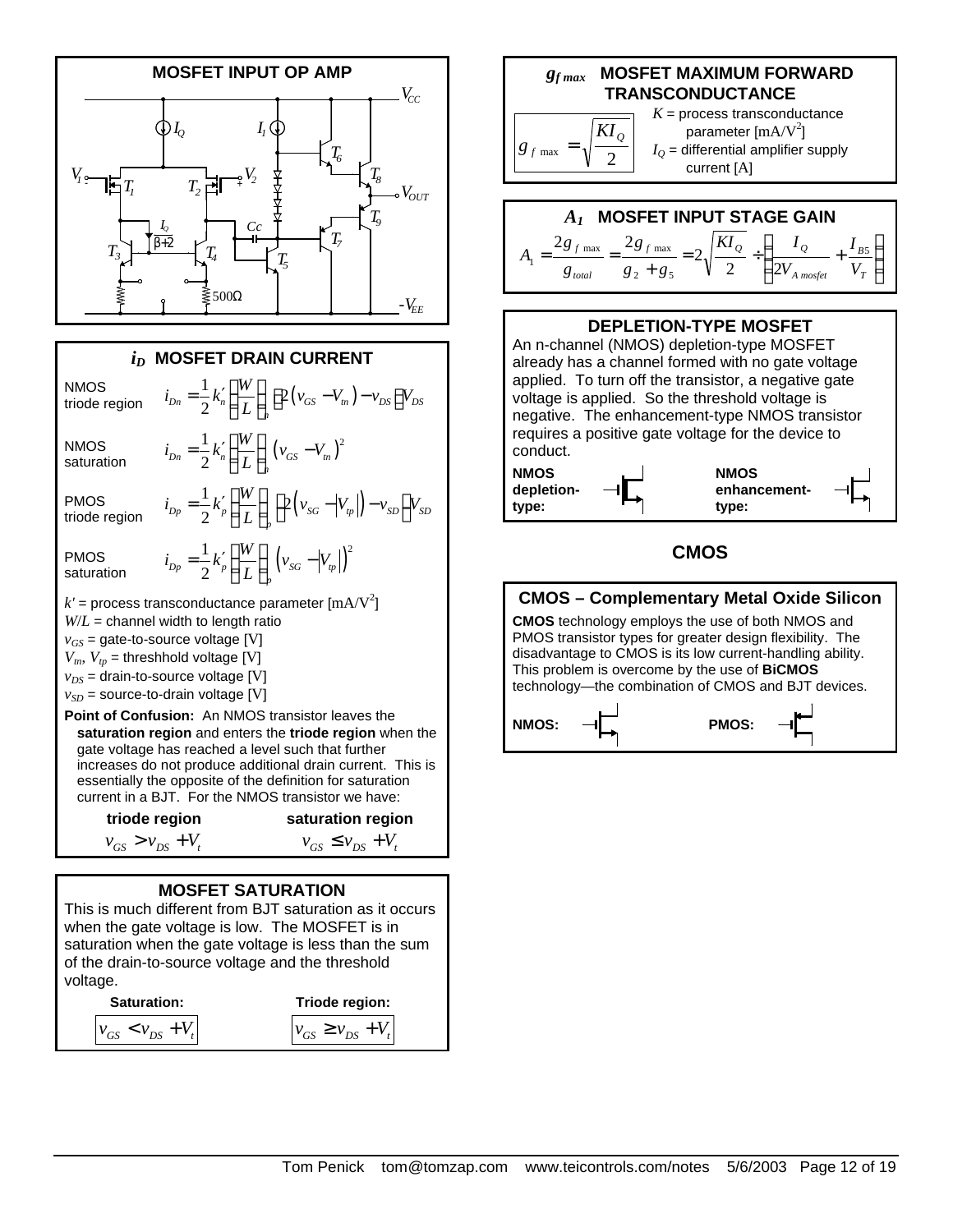## **NOISE – Any unwanted signal**

**Electronic noise** is the type of noise we will study. It can be minimized but not eliminated.

**Noise referral** is the practice of quantifying by determining the level of noise at the input that would produce the amount of noise in question. (*refer to document*  **NoiseReferral.pdf**)

**Shot noise** (Schottky noise) is due to a random number of carriers participating in current flow across a p-n junction. This is a **white noise**, meaning it has a uniform power spectral density (noise power per hertz). Base current has a shot noise component.

**Thermal noise** or **Johnson noise** occurs in resistors and is due to the thermal aggitation of free electrons in the resistor material. Net movement is zero but at times electrons are moving one way or the other. Thermal noise is also white noise.

**Excess noise** or **flicker noise** occurs in resistive material when a DC current flows through it. It is in excess of thermal noise.

# *i<sup>n</sup>* **NOISE COMPONENT and BANDWIDTH**

The noise component of an average current  $I<sub>O</sub>$  is given by

$$
i_n = \sqrt{2qI_QB}
$$

$$
B = \frac{\pi}{2}f_H
$$

 $i_n$  = noise  $\left[ \frac{A}{\sqrt{Hz}} \right]$  $q$  = electron charge 1.602×10<sup>-19</sup> C  $I<sub>O</sub>$  = differential amplifier supply current [A]  $B =$  the subsequent **noise bandwidth** 

which follows in the amplifier [Hz]

# *Vn* **THERMAL NOISE**

Occurs in resistors due to the thermal agitation of free electrons

$$
V_n = \text{thermal noise [V}_{\text{rms}}]
$$
\n
$$
k = \text{Boltzman's constant } 1.38 \times 10^{-23} \text{ J/K}
$$
\n
$$
T = \text{temperature [K]}
$$
\n
$$
R = \text{resistance [Ω]}
$$
\n
$$
B = \text{the subsequent noise bandwidth}
$$

which follows in the amplifier [Hz]

# *Vni* **TOTAL BJT NOISE IN A DIFFERENTIAL PAIR**

Occurs in BJT transistors due to thermal noise in the base spreading resistance and shot noise in the collector current (referred to the input).

$$
V_{ni} = \sqrt{\frac{8kTr_{bb}}{\text{base spreading}} + \frac{16V_T^2 (q/\alpha I_Q)}{\text{shot noise referred to input}}}
$$

$$
V_{ni} = (BJT)
$$
 differential input noise [ $\mathbf{v}/\sqrt{\mathbf{Hz}}$ ]  
 $r_{bb'} = r_x$  base spreading resistance [ $\Omega$ ]

*Vni* **FET INPUT NOISE**

Occurs in FET transistors due thermal noise in the channel

$$
V_{ni} = \sqrt{4kT\left(\frac{2}{3Y_{fs}}\right)}
$$

 $V_{ni}$  = (FET) input noise  $\left[\sqrt{V/k_{\rm HZ}}\right]$  $Y_{fs}$  = maximum forward transconductance [A/V]

# *iex* **EXCESS NOISE**

**Excess noise** or **flicker noise** occurs in resistive material when a DC current flows through it. It is in excess of thermal noise. It is dependent on the type of resistive material and varies with frequency. It is normally measured (not calculated).

*f*  $i_{ex} = \sqrt{\frac{KI_{DC}B}{c}}$   $K = a$  constant, dependent on material  $I_{DC}$  = current in the resistor [A]  $B =$  the subsequent noise bandwidth (which follows in the amplifier [Hz]

# *NF* **NOISE FIGURE**

The ratio of total noise (referred to the input) to the noise due to the impedance of the input device  $(R<sub>o</sub>)$ .

$$
NF = 10\log_{10}\frac{V_a^2}{4kTR_g}
$$

 $NF$  = noise figure  $[dB]$  $V_a^2$  = equivalent input noise squared  $\rm [V^2/Hz]$ *k* = Boltzman's constant  $1.38\times10^{-23}$  J/K *T* = temperature [K]  $R_g$  = source impedance [ $\Omega$ ]

# *Vno* **NOISE VOLTAGE AT THE OUTPUT**

The noise level at the output, assuming uniform spectral noise density and given the noise bandwidth.

$$
V_{no} = V_a \sqrt{B}
$$

 $V_{no}$  = noise voltage at the output [V]  $V_a$  = equivalent input noise squared  $\left[\mathbf{V}/\sqrt{\mathbf{Hz}}\right]$ *B* = **noise bandwidth** [Hz]

# *SNR* **SIGNAL TO NOISE RATIO**

*N S V V*

 $NF = SNR_i - SNR_i$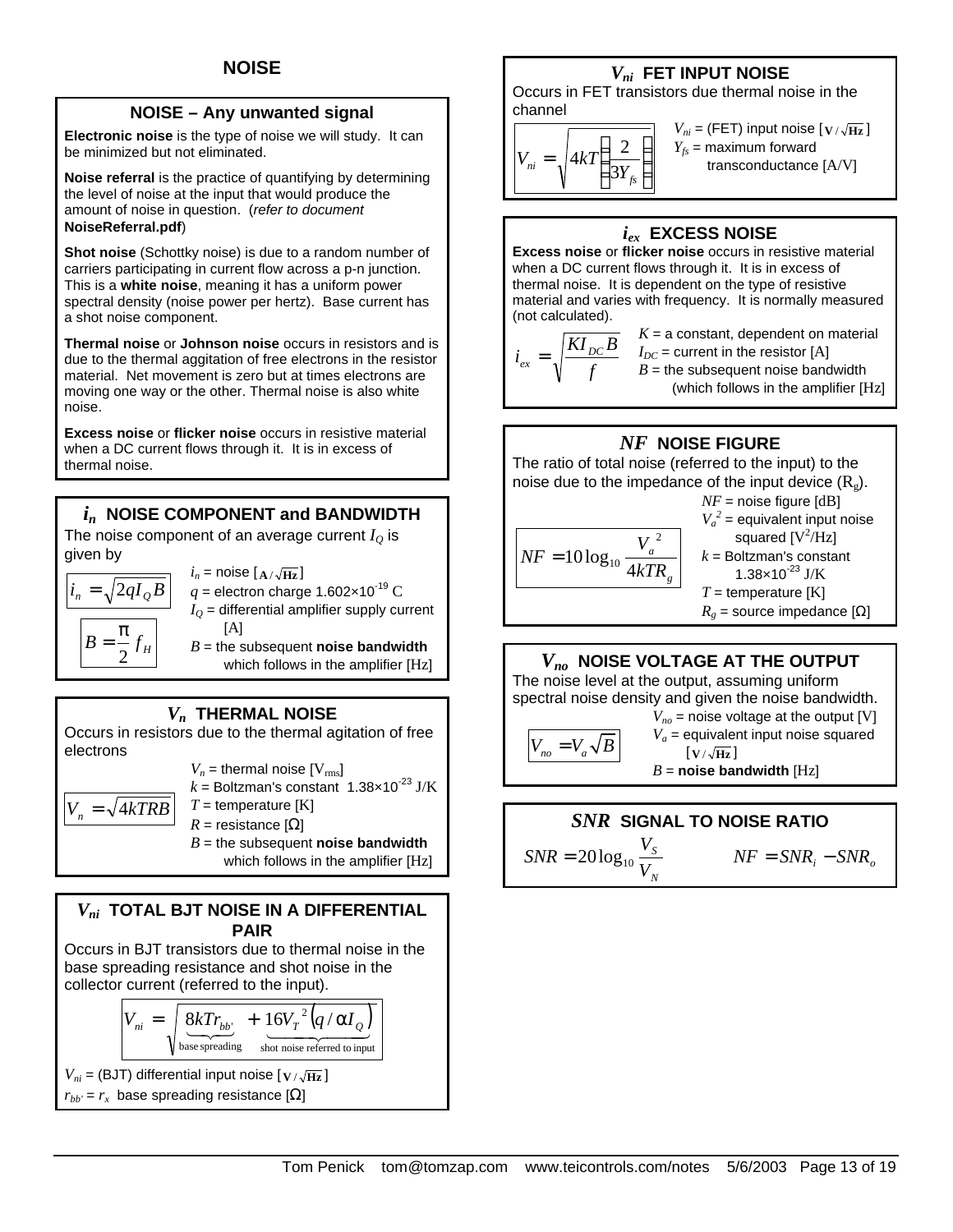## **NOISE REFERRAL**

All noise in the amplifier system is converted to an **equivalent input noise**, i.e. the level of noise at the input which would result in the level of noise under study. The example below shows how to refer the noise in resistor  $R_1$  to an equivalent input noise.

*VneqR*1 is multiplied by the gain of the amp to give the noise at the output. Likewise, *VnR*<sup>1</sup> (the noise in  $R_1$ ) sets up a current through  $R_1$  and goes to ground at the op amp input (asymetric conditions). Since this



current cannot flow into the op amp, it flows through  $R_{\rm f}$ , developing a voltage at the output. Although this voltage will be negative, it may be considered positive since it will be squared later. Refer to Thermal Noise to calculate *VnR*1.

# **SINGLE-SUPPLY AMPLIFIERS**

#### **INVERTING**

The inverting amplifier has less noise than the non-inverting amplifier due to the lower value (1k) of resistors that bring the DC input level to mid-supply, and the fact that the capacitor connected to their midpoint shunts noise to ground. The main consideration in sizing these would be current drain.



#### **NON-INVERTING**

This amplifier is very noisy due to the two  $1\text{M}\Omega$  resistors that are used to bring the DC input level to mid-supply. Reducing the value of these resistors would lower the input impedance.



# **VOLTAGE OFFSET**

## **FINDING THE VOLTAGE OFFSET**

It is desired that the output voltage be zero in the absence of an input signal. Factors conspiring against this are rated in terms of

- *Vos* input offset voltage,
- $I_B$  input bias current  $(I_{B-} + I_{B+})/2$
- $I$ <sup>*O*</sup> input offset current  $|I$ <sup>*B<sub>-</sub></sub>*  $I$ <sup>*B+*|</sup></sup>

To find the resulting output voltage offset, a model is created and the effect of the three inputs,  $V_{os+}, I_{B+}, \&$ *IB-* , on the output is calculated. To find the **worst case**, the offset voltage source and the larger of the two current sources are applied to the input where they will do the most harm. For both the inverting and non-inverting amplifiers, this seems to be the **positive input**, provided that it is not tied to ground.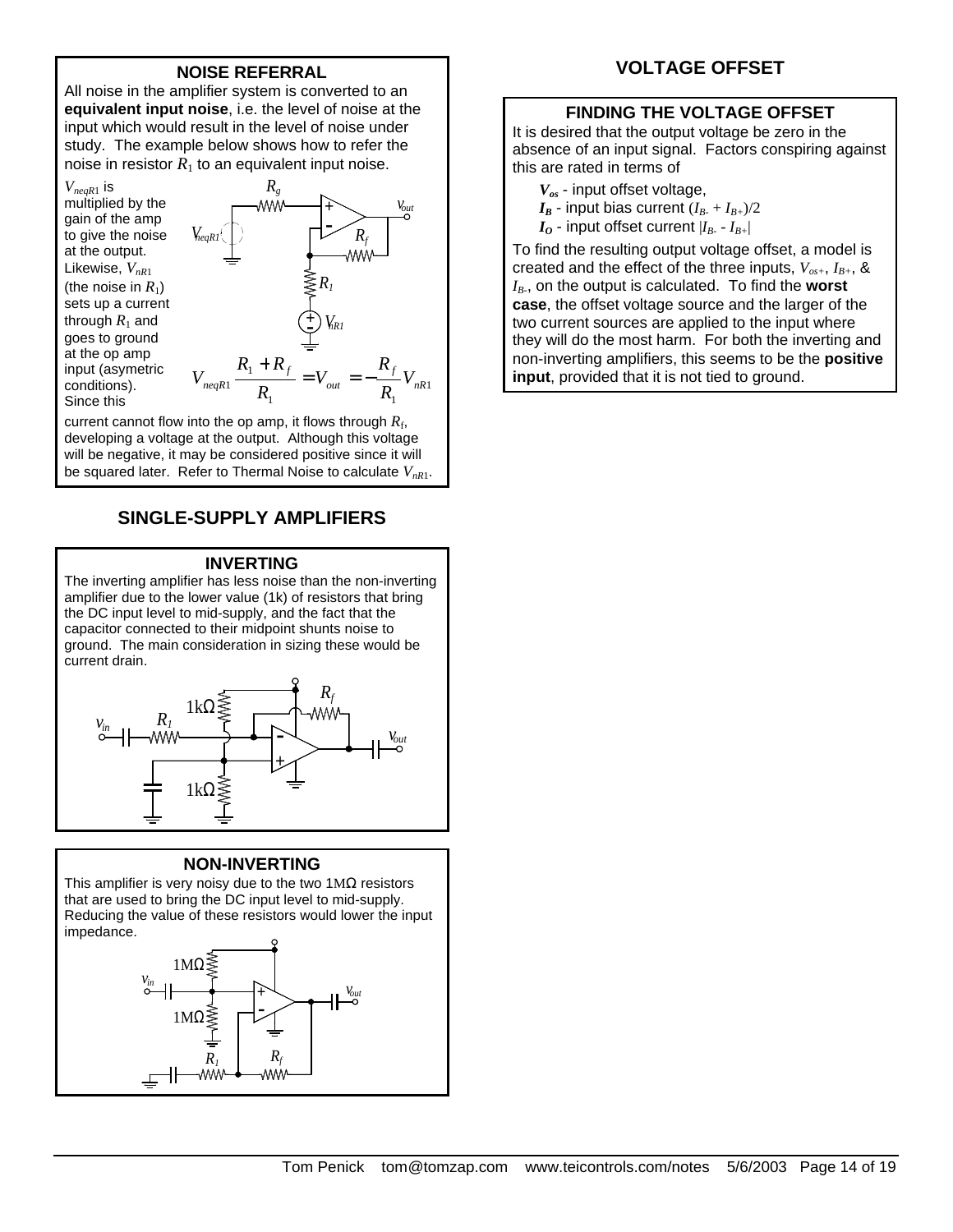

## **DIFFERENTIAL OP-AMP AMPLIFIERS**



# **INSTRUMENTATION AMPLIFIER**

This type of amplifier has high gain (10 $5$  or so) and high common mode rejection ratio (> 100 dB) for the amplification of very weak signals. Gain can be controlled by the value of  $R_1$ .



**FILTERS**

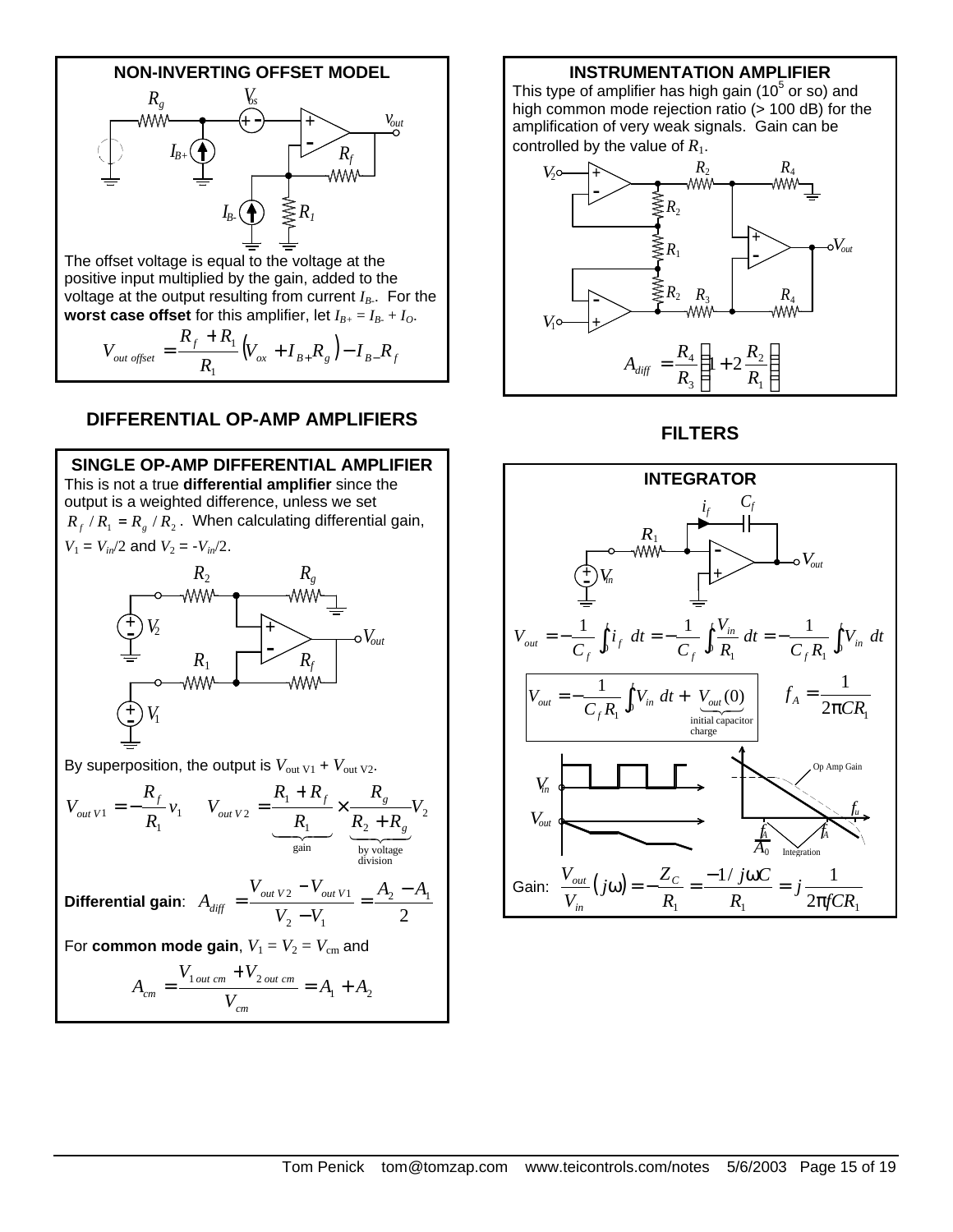# **LEAKY INTEGRATOR**

The leaky integrator is a **1 st order low-pass filter**. The order of a filter refers to the order of the polynomial in the denominator of the transfer function and usually corresponds to the number of frequency elements, in this case, one capacitor.



### **DIFFERENTIATOR**

There is lagging phase shift in addition to the op amp's phase shift, so phase reversal can occur when loop gain is less than 1.



### **FIRST ORDER HIGH PASS FILTER**

There is lagging phase shift in addition to the op amp's phase shift, so phase reversal can occur when loop gain is less than 1.



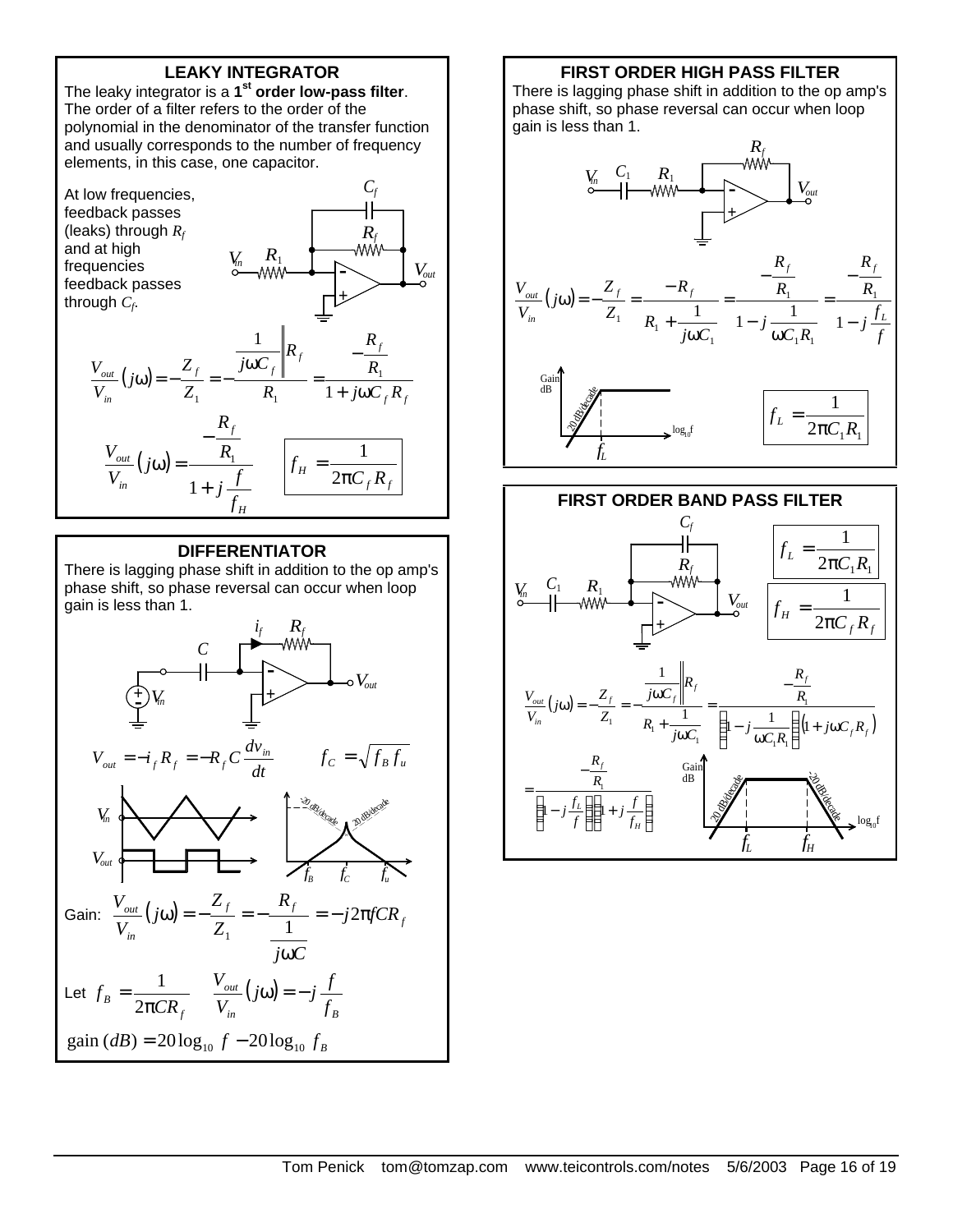# **OSCILLATORS**



## **FUNCTION GENERATOR**

This function generator produces a square wave at *VA*, and a triangle wave at  $V_B$ . Due to the positive feedback in the 1<sup>st</sup> IC,  $V_A$  will go to one of the rails. If *VA* is positive, then to get it to go negative, *Vin+* needs to be slightly negative.